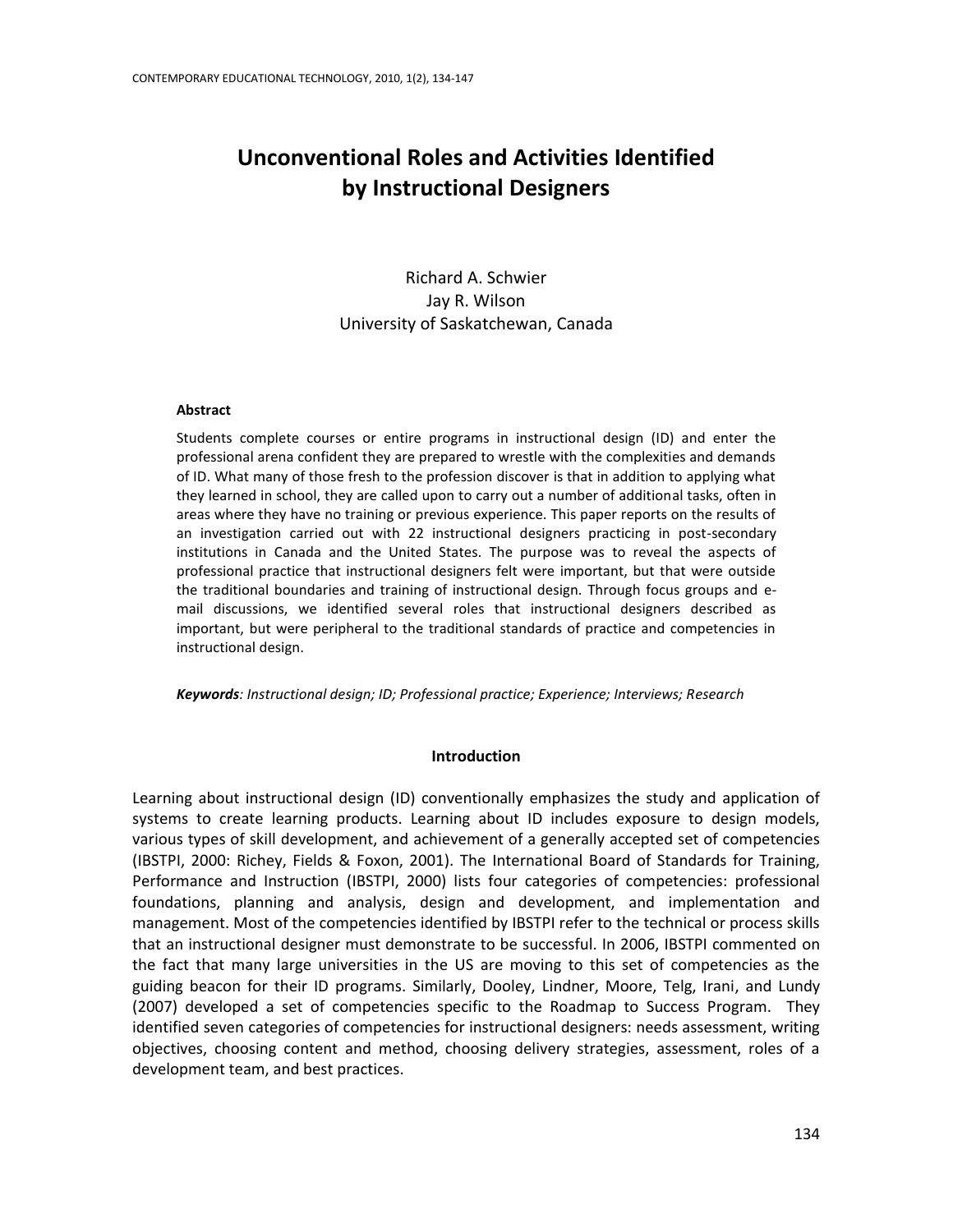Conventionally, a program in instructional design takes students through the steps to develop an understanding of ID. University ID programs address essential skills to allow students to function as novice instructional designers. Educational institutions appear to adopt similar content teaching instructional design. In many well-respected and widely adopted ID textbooks, systems and skills are stressed, even while acknowledging the complexity, diversity and context-dependent nature of ID practice (e.g., Dick, Carey, & Carey, 2009; Morrison, Ross, & Kemp, 2010; Smith & Ragan, 2004). At the same time, programs are creating a variety of approaches to teaching instructional design, from studio-based integrated courses to experiential and authentic learning environments, and approaching the idea of design from multiple perspectives (Boling, Gibbons, Ertmer, Schwier, & Wilson, 2009; Jonassen, Boling, Gibbons, Parish, & Schwier, 2008).

Despite the successes and satisfactions experienced by students, and an apparent consensus around what competencies are important, there appear to be a number of skills that are not addressed in these lists of competencies or in formal ID programs—skills that are discovered by instructional designers after they enter the field, and sometimes long after their formal education has been completed (Schwier, Campbell, & Kenny, 2007). This implies that there may be topics that are neglected in instructional design programs that deserve attention. This study was an attempt to begin exploring the unanticipated roles and skills instructional designers identify in their practice of ID.

The question we pose in this study is, "What skills, competencies and roles do instructional designers perform that they feel are outside the conventional expectations of instructional design?" Campbell, Schwier and Kenny (2009) investigated instructional designers as agents of social change. One early product of that research program explored what instructional designers do in practice (Kenny, Zhang, Schwier, & Campbell, 2005), which had already attracted some interest in the literature (Cox & Osguthorpe, 2003; Gibbons, 2003; Gustafson & Branch, 2002; Rowland, 1992). During the investigations by Kenny, et al., an interesting phenomenon, and perhaps a trend emerged. Individuals in instructional design positions often described what they do as "not really instructional design," despite some evidence that they were actually doing a host of activities that many would classify as legitimate instructional design activities. This raised the question of what it means to be an instructional designer and participate in the culture of instructional design. If instructional designers are doing things they interpret as outside of instructional design—sometimes predominantly—how does it change how they see themselves as professional practitioners of instructional design?

In this investigation, we assumed that practicing instructional designers would view their roles differently, depending on their own training, their institutional contexts and cultures, and their own predispositions to the profession. So the purpose of this investigation was not to create an exhaustive or definitive list of what instructional designers do that is not supposed to be part of their role, nor was the purpose to chastise professional educational programs in instructional design for ignoring significant content. Rather, the purpose was to uncover and consider the things that instructional designers found surprising or interesting as professional instructional designers—things they didn't anticipate, but which became important factors in the performance of their work, their satisfaction in their positions, and their professional identities. Another purpose was to interrogate our own teaching; when we prepare instructional designers, should we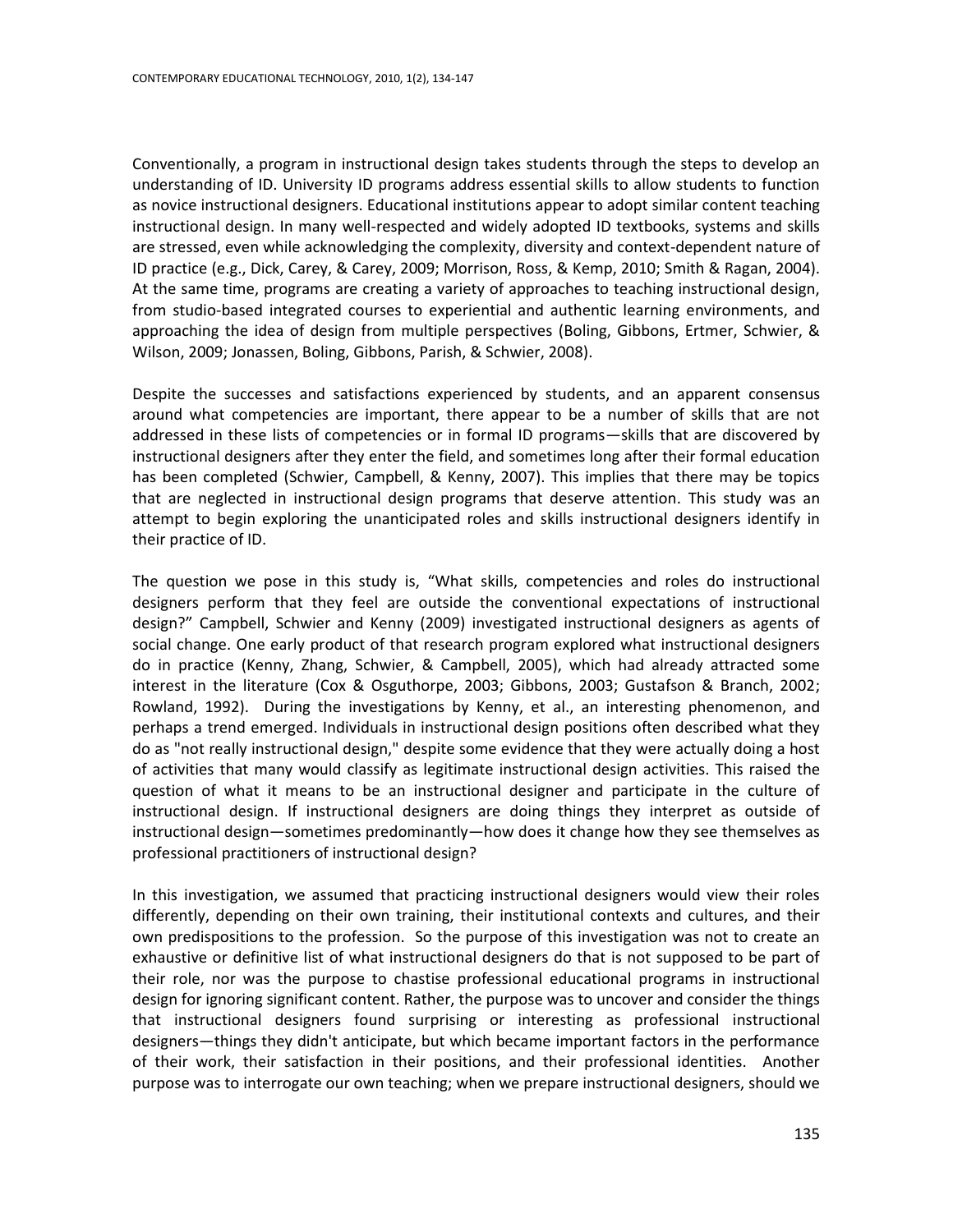consider some of the topics that instructional designers suggest were neglected in their professional programs?

## **Methodology**

This study was exploratory and descriptive in intent, so we employed an interpretive qualitative methodology. The data were gathered in two ways, by e-mail and through a focus group session. Twenty-two instructional designers in post-secondary institutions were invited to participate in the study. Twenty participants were from Western Canada and two were from the Midwestern United States. The selection criteria were that participants must have held a full-time instructional design position for at least two years in post-secondary education and must have earned an advanced degree with a concentration in instructional design.

The sample was a sample of convenience, essentially drawn from a list of colleagues who were identified by the researchers because they were acquainted with the individuals or their work. There was no attempt to identify a representative sample, nor was the group chosen to represent particular demographics such as age, gender or type of ID position. As a result, we make no claims about generalizing these findings. Rather, we offer them as selected observations readers can use to reconsider their own practice of instructional design or educational programs in instructional design.

Participants were given the choice of participating in either a focus group or by e-mail. Of the 22 individuals invited to participate in the study, 16 elected to participate by e-mail, and six elected to join a focus group conversation. The conversation with the focus group was held in one session of approximately two hours duration. A verbatim transcript of the conversation was produced for analysis. Written e-mail responses and the transcript of the focus group conversation were coded for instances where participants specifically commented on unconventional roles they played as instructional designers. Two people coded the transcripts, and a consensus approach was used to test reliability such that where there was disagreement between coders, the disparity was discussed. Where agreement was not achieved, those codes were eliminated. Researchers were looking for unique or interesting commentary, and so inter-coder reliability was addressed by negotiating agreement rather than testing for inter-rater reliability.

The e-mail group was asked:

*When you are working on ID projects, what is it that you find yourself doing that you don't actually consider part of instructional design? Another way to look at this is, "What are some of the expectations people have of you that you didn't anticipate when you took a position or project as an instructional designer?*

Similarly, the focus group was given this introduction to start a two-hour discussion:

*We all think we know what instructional designers do, but you work with clients and in systems and organizations where you may find yourself doing things that don't seem like they are part of the instructional design*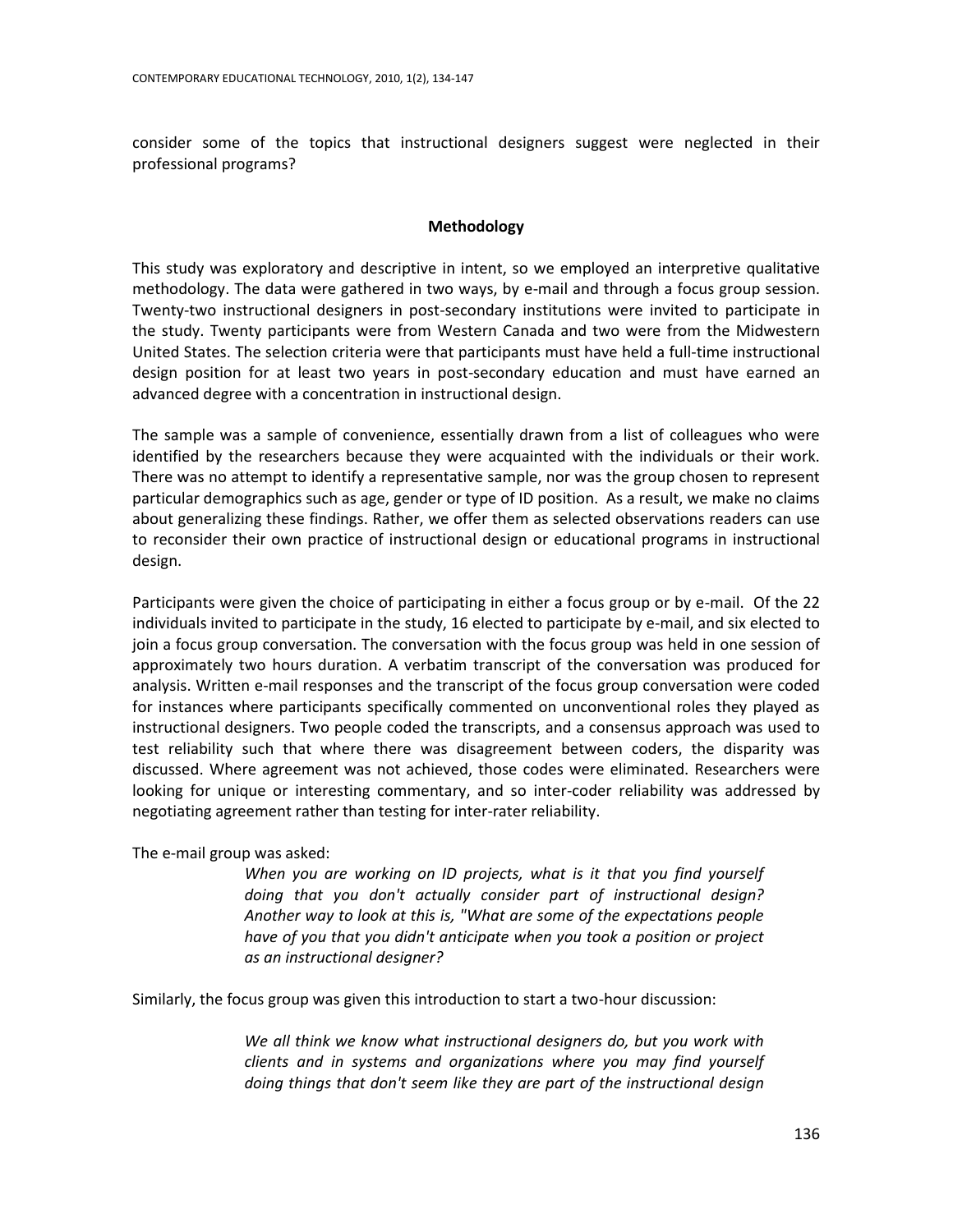*process. I'd like you to talk about that...what it is first, but also about any satisfactions or frustrations that accompany these roles. Do you do anything that isn't strictly in the ADDIE model?*

# **Findings of the Study**

The responses were plentiful, clear and passionate. It was immediately evident that this was a question that instructional designers were eager to answer, and that also caused them some reflection and irritation. For the purpose of this paper key quotations from the e-mails and transcript of the focus group have been included (attributed to pseudonyms), and an attempt has been made to label the topics raised by participants. The labels describe some roles that are not dealt with significantly in our own literature, and may only be touched on in our professional programs of study, or by some universities and not others. At the same time, the labels are not unique to instructional design, and we observe that they could as easily apply to many servicebased professions in complex organizations.

## **Professional Relationship Roles**

One of the first issues to become evident was the importance of being able to build productive professional relationships with a variety of individuals and in diverse contexts, particularly given the designer's primary responsibility to the design tasks, which are inextricably bound to the interpersonal relationships among partners (Solomonson, 2008). Certainly this is not an area that is unique to instructional design, and it is an expected skill set of designers clearly identified in existing standards (IBSTPI, 2000). Nevertheless, the participants communicated clearly that professional relationships were at the heart of their work, yet they felt that they were not sufficiently prepared for the interpersonal aspects of the work in their graduate training. Welldeveloped interpersonal skills are a necessity for understanding and communicating with the diverse personalities and situations that an instructional designer encounters almost daily. Being able to initiate short-term trusting relationships goes a long way in supporting the structure of the design project. Identifying when to press the client to produce or when to give the client or subject-matter expert (SME) time to reflect or to attend to professional demands outside of the project are also crucial relationship skills that are constantly being applied.

> *I build a relationship with the person first. So a lot of the initial work has nothing to do with instructional design. I give them little tasks; I get them comfortable; but it's basically having them learn to trust me. I mean it's really easy to say, when I walk into an instructional design process, [to think] that there's no emotion here. We're just going to take this pure physics content and we're going to turn it into a lovely physics course. But this is, of course, someone who's been passionate about this content for God knows how long, and they've been asked to do something they're fundamentally afraid of at some level. So it really is a trust issue as well as a physical process and making sure that we have the same language, and*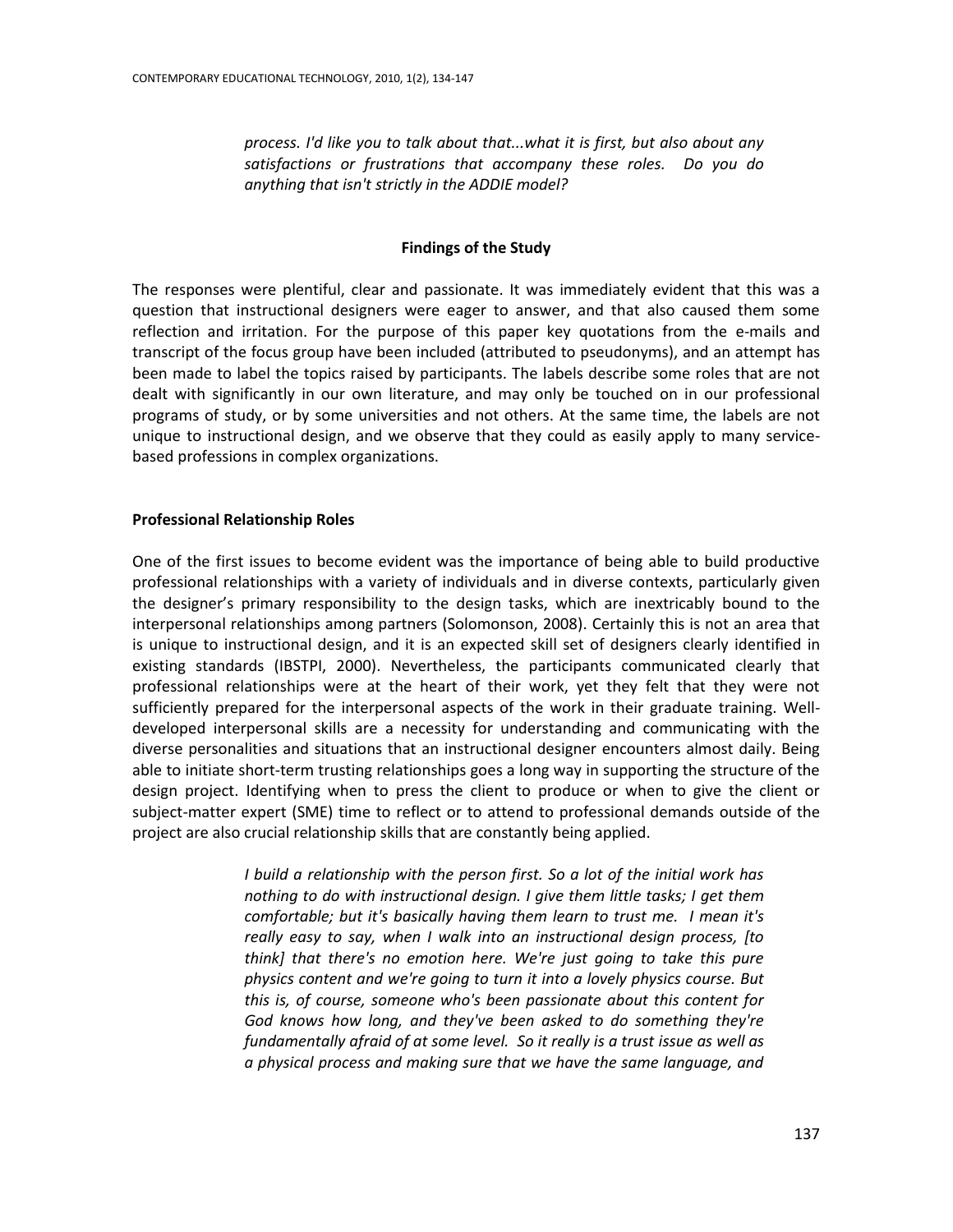*making sure that I'm able to translate what they're saying. But the trust has to be there first. (Dijan)*

One of the confounding factors when building new client relationships is that subject matter experts (SME) are often required to join a project. New SMEs are especially vulnerable to workload assignments they might not understand. They enter a project with less confidence and perhaps less tenacity and enthusiasm than SMEs who initiate their own projects. The instructional designer is then challenged to be intuitive about the needs of the SME and build a relationship that is supportive and productive. In fact, one participant suggested that a major challenge of doing instructional design is making the subject matter expert appear to be successful.

> *99.9% of the time we're working with first-time faculty. They've been told to come to this process. Many of them have no choice. The early adopters have long-gone. So they enter this whole new realm of how to do this with a confidence level equivalent to going to kindergarten for the first time. Because they have the content knowledge, they know exactly what is required, but this whole thing about technology, the relationship with students, being online, being on television, using a blended model, is really setting them back because they don't feel they walk into it with confidence. (Dijan)*

> *You have to be a little bit intuitive when you're an instructional designer. And you get to know your SME, and you get to know in what ways this person is comfortable, and threatened, and what you have to do, basically, to make the person look good, because that's what the challenge of our job is. We not only get across what she wants to get across, but we also make her look good. (Rep)*

The relationship issues that are a part of working with SMEs are often not anticipated by new instructional designers, and they reported that very little time was paid to the interpersonal aspects of their work in their ID programs. When a project is started, a novice instructional designer may feel confident that all those involved will approach the project with the same high level of commitment. Often times what is discovered is that the project does not have the same priority for the SME as it does for the instructional designer, and the designer has very little leverage to encourage greater commitment.

> *I've had some contracts where the SME didn't have a clue. Even with gentle prodding via e-mail, phone conversations, and team meetings, I've had some SMEs who did not provide enough content or content that addressed the specific learning requirements. I spent a great deal of time searching the Internet to find information to "fill in the gaps". I know it's not my role, but in the end, it was just quicker than trying to pry words out of an idiot. (Shap)*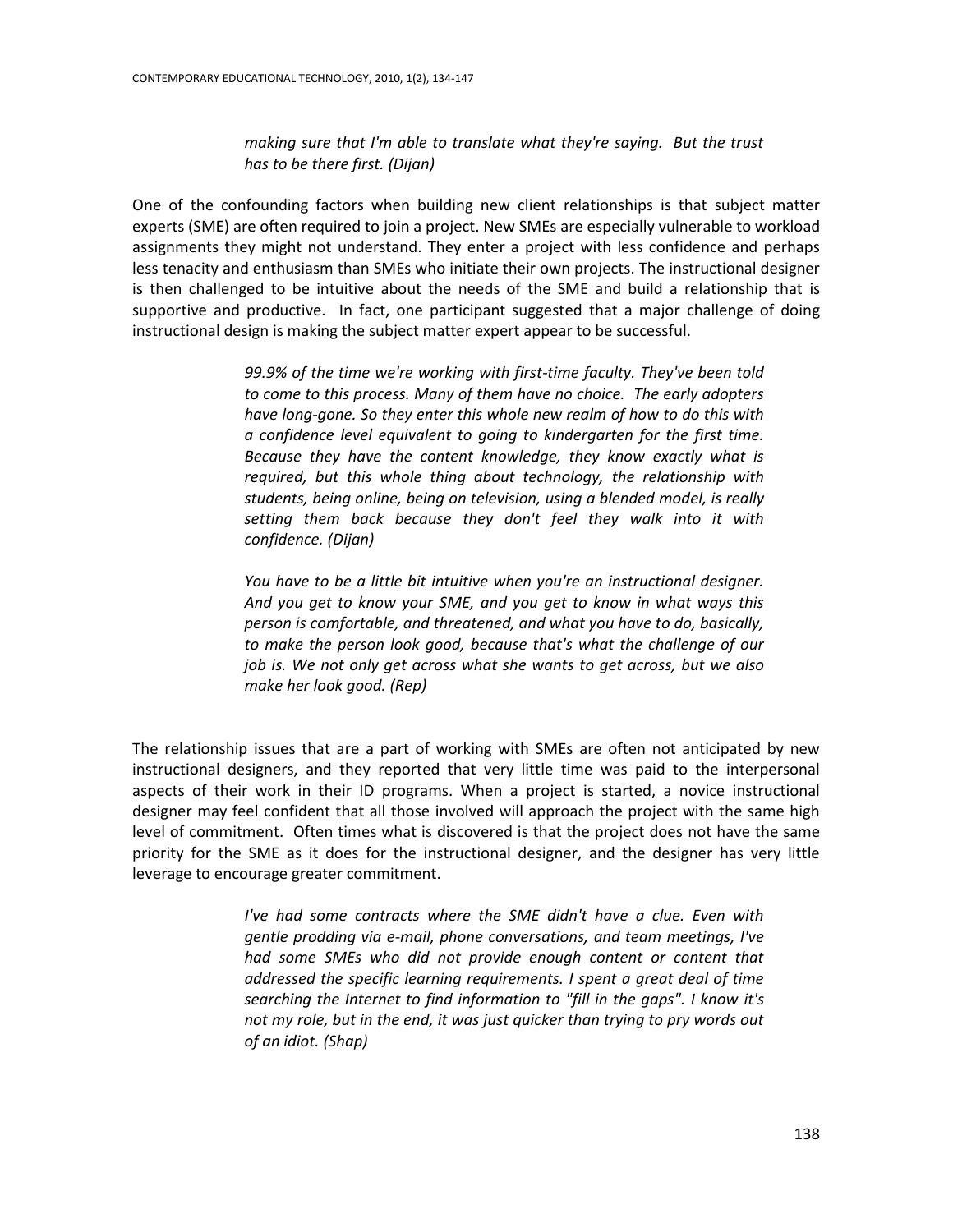*I spend a ridiculous amount of time trying to get Subject Matter Experts to come through with content. When I'm desperate I'll call a meeting, sit down with the SME, and write the content with him right there. When a project stalls, more often than not it's because I'm waiting on a SME. (Pady)*

Of course, this speaks to an authority disparity in the academy generally, a condition that is much broader on most campuses than merely with instructional design services. But instructional designers find themselves in frustrating positions where relationship building, organizational behaviour, persuasion, and motivation are important tool skills, and these are skills we seldom address in instructional design programs.

# **Project Roles**

Much as a teacher needs to draw on a selection of appropriate tricks and skills, an instructional designer is often called on to serve a variety of roles in a project. An instructional designer is typically accountable for a wide array of responsibilities on a project and needs to be flexible almost chameleon-like—in order to respond to shifting demands. The instructional designer becomes the individual on the team who brings together the disparate, and sometimes discordant, demands of others on the team.

> *I have a friend who's an instructional designer, and he says, "Basically, I'm peanut butter in the peanut butter and jam sandwich." I hold the thing together. So it's a translator role; it's hearing what somebody is saying, you're trying to imagine how that might happen, you're relaying that to the media people who are going to help you to do that, and you're sort of the glue that holds it all together. (Kats)*

Participants suggested that instructional designers needed to anticipate problems or react to situations as they arise. With an emphasis on completion and tight timelines, responsibility falls to the instructional designer to marshal team resources and move the project toward completion despite interruptions and obstacles.

> *I see myself as a problem-solver. Either I'm solving problems, or negotiating solutions to problems with someone else, and I do that so many times during the day. ADDIE is partly about solving problems, but it feels much more clean that what you actually end up doing, from dealing with political problems to how to get the videotapes to the students. (Rep)*

Because all projects are different it is often difficult to anticipate every need, so an instructional designer must know when to call on specialists. Having these individuals on your team and recognizing when to call on them can rehabilitate or propel a project, a knack for prescience that grows with time and experience.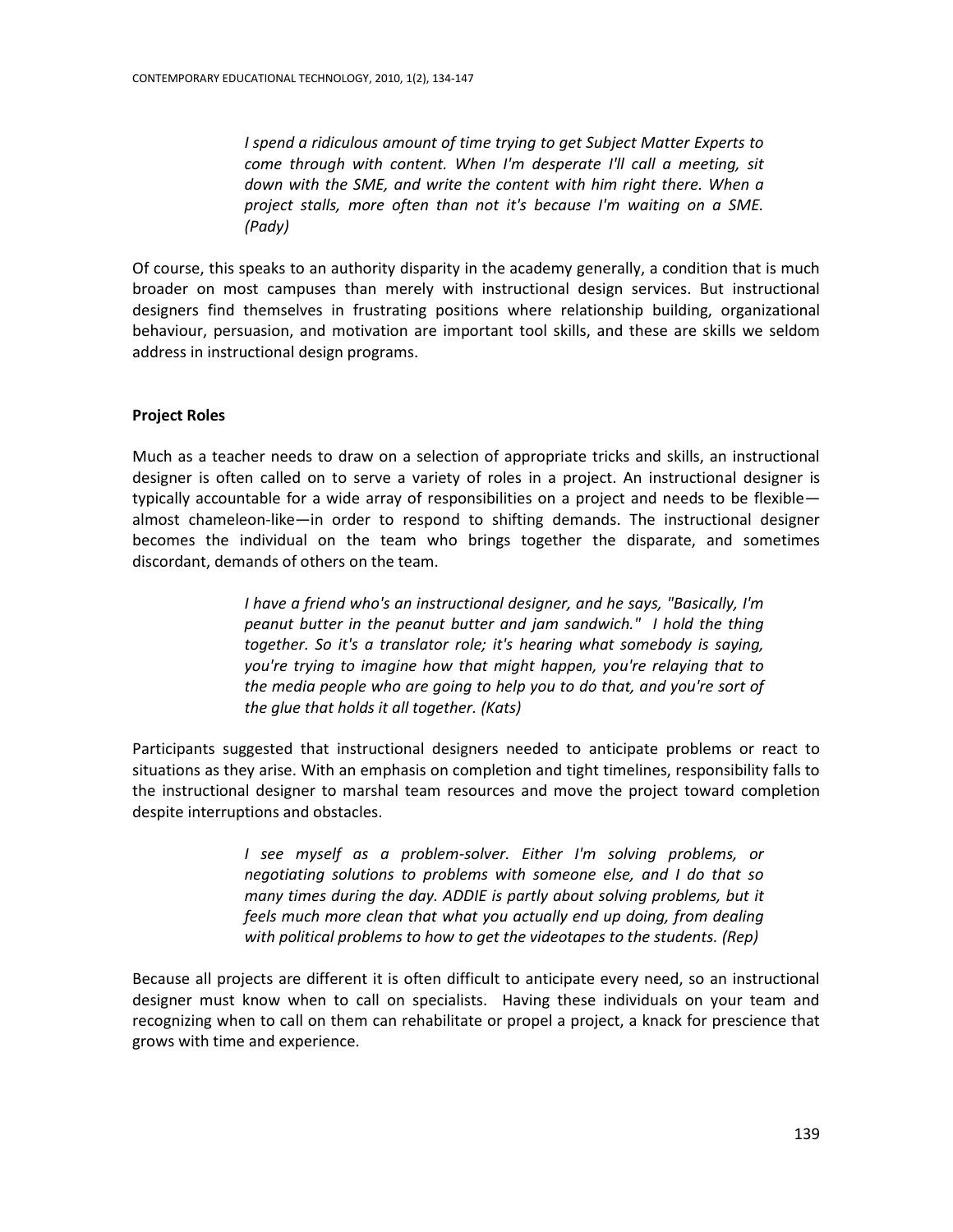*Over time, I've learned that by just working with groups, some people have some talents that are way the heck out of their normal area of expertise that they can bring to the project. (Gap)*

One of the unanticipated project roles reported by instructional designers is providing specific faculty development, often including training on tools and their affordances. Depending on the size and status of the organization an instructional designer may also be called on to provide technology support. Technology support may not be an official role or area of expertise but may become an important part of the relationship with the SME or instructor. Once the instructional designer has gained the trust of the instructor and maintained regular contact throughout a project, the instructional designer becomes a touchstone for a wide variety of requests and consultation with clients that extend beyond the life of course design, development, and initial evaluation. One participant spoke clearly about how the instructor sometimes became dependent on the designer, relying on them for advice and reassurance, and this reliance faded as the instructor gained experience with the instructional products.

> *I do more of this than I anticipated. Instructors sometimes consult with Technology Enhanced Learning when they can't figure something out or want ideas. This is an enjoyable part of the job. (Pady)*

> *Getting the faculty member to know how to teach in this environment; that means, at least for the first time the course is offered, being there as a support, as a sounding board, [recommending] techniques and approaches they might try. They've trusted you to get [the course] up; now they need to trust you to get it through to the students. By the second time they've taught it, it's easier; by the third time, the only time I hear from my SME is when they want to go for coffee. (Dijan)*

Project management figured prominently in our conversations with instructional designers. They were surprised at how important project management skills were, and they reported that they received little in the way of formal training in project management in their programs of study. Certainly this is an area that has been identified as an important professional competency (IBSTPI, 2000) and it is addressed in the literature on instructional design (Brill, Bishop, & Walker, 2006; Correia, Yusop, Wilson, & Schwier, 2010; Greer, 1994; Williams vanRooij, 2009). Keeping a project moving involves not just working with individuals and teams but includes dealing with the administrative aspects of the job as well. For an instructional designer, project management is an important component of completing a project on time and on budget. Designers may find that they are put in a similar situation as the clients who are flailing about in the project. Designers get requests from financial departments, human resources divisions, copyright agencies—all demanding information and accountability. These highly specialized skills are necessary for staff to be paid, content to be safeguarded, laws observed and employees to be monitored. These are among many skills that a designer may develop over time, but initially they can seem quite overwhelming, and later, responsibility for them may seem tedious.

> *I spend a lot of time on business-related duties, such as writing the contract, budgeting, assessing team members' strengths, and trying to*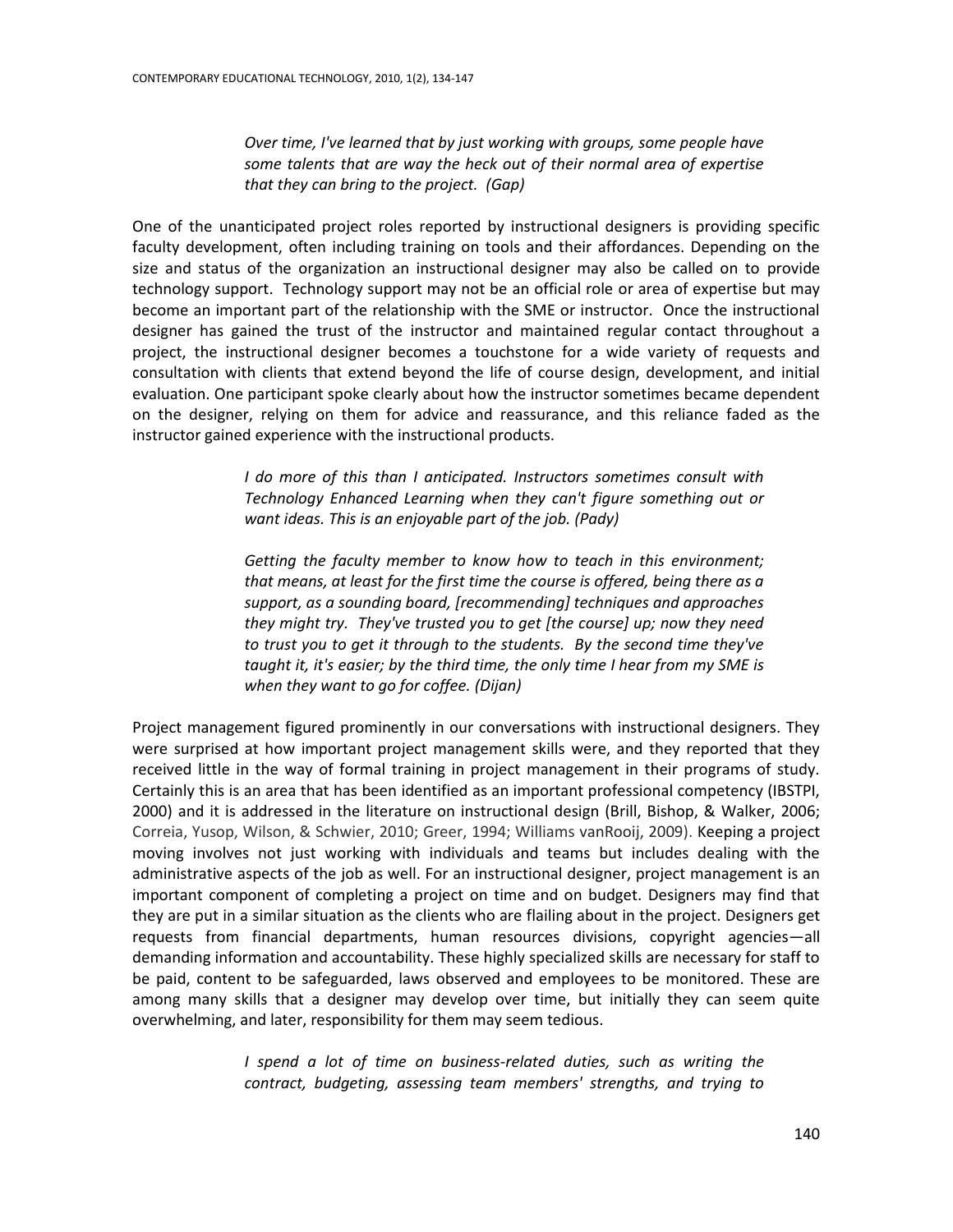*anticipate possible problems. It's good experience, but much more business-oriented than I thought ID would be. (Pady)*

*It seems to fall to me to find someone to pay for stuff when nobody wants to. [A co-designer] and I have been talking a lot about a current project we're involved in. We seem to be spending almost as much time dealing*  with the financial side of the project as we are with the instructional *design side. (Hero)*

*I* did a complete degree in instructional technology, and *I* never once got a *course or even a part of a course on budgeting, financial management, actually costing out a project. That's all part of the instructional design process. As an instructional designer, I have to be the project manager. At the end of the day, somebody has to say, "This got done." (Dijan)*

Some of the project management skills that seem to fall to the instructional designers we interviewed were even more tedious and less glamorous than financial management. Several reported having to manage routine office duties in addition to carrying out menial technical course support activities. While there was some resentment evident in their comments, instructional designers seemed to indicate that they were in positions where they had few options. While dedication to the completion of a project is understandable, their resentment reveals a deeper concern that their position is neither understood nor respected.

> *I* am also assigned minor detail duties that really the front office staff *could do easily such as filing, mailing, etc. and would be more valuable use of my time to do other things they cannot. (Lab)*

> *I end up doing a lot of maintenance on non-course specific web pages simply because I can and I don't like telling academics when they ask me to make corrections that that isn't my job. (Rod)*

> *Academics view us as 'techies' or 'computer jocks' while those folks in the Computing Services or Systems Analyst camps view us as 'artsy' and 'trouble' and ' those people who keep asking for things we don't want to give'. So to the academics I'm responsible to at the moment I'm the face of technology (many of them are technophobes) and to computing services I'm someone who makes their lives a bit more difficult because I need access or something installed on the server. (Rod)*

## **Institutional Roles**

In order to promote or raise the profile of instructional design, practitioners are required to educate colleagues about the practices and contributions of instructional design. This seems to be a necessary task, not just to maintain a professional profile, but often to preserve the practice of ID in the institution. Instructional design is also seen as playing a systemic design role in post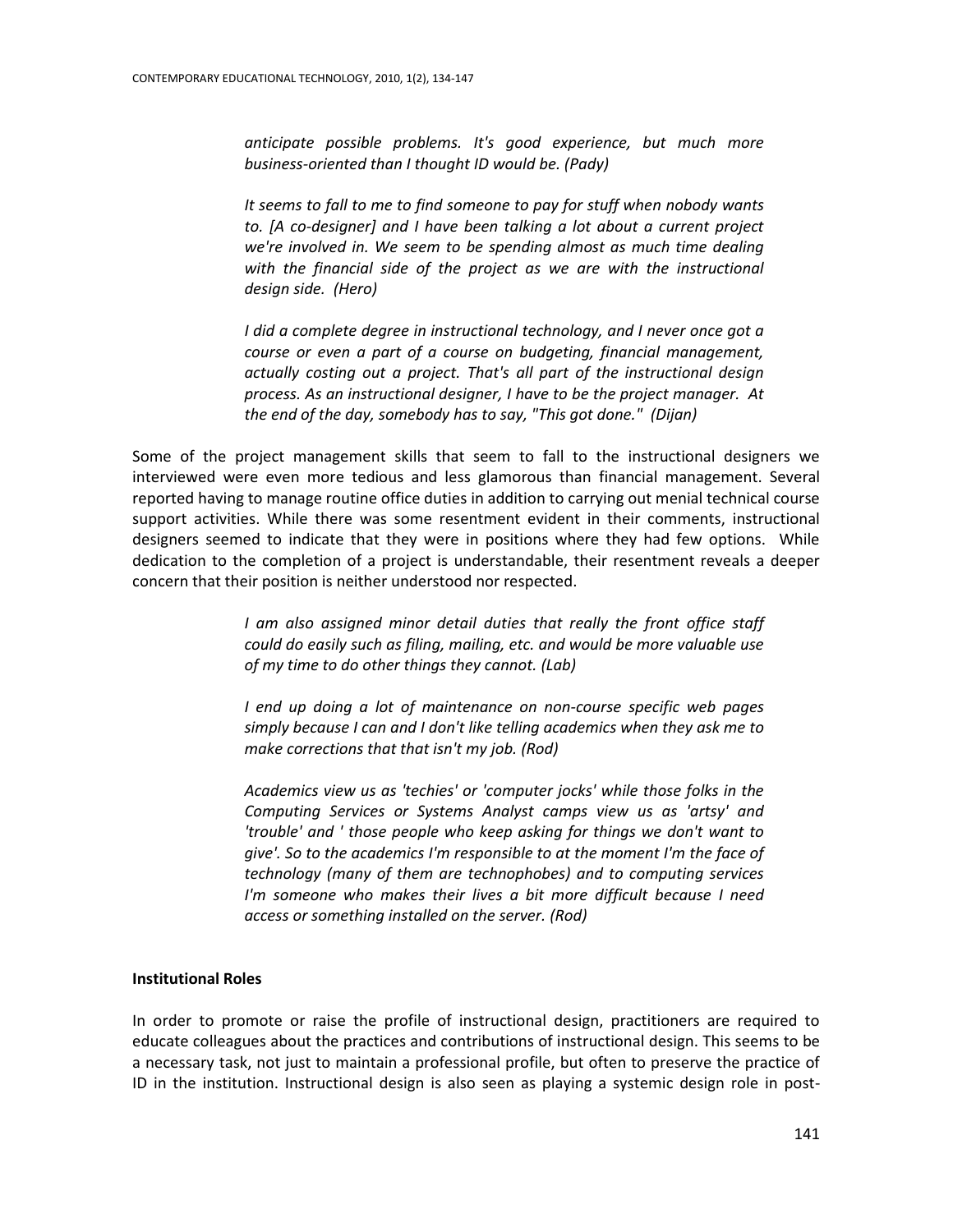secondary learning, responding to the challenges of strategic change (Rowland, 2006). Educating colleagues and central administration about the professional practice of instructional design is delicate, given fiscal challenges in higher education, but attending to this part of the job was identified as important by the participants in this study.

> *To explain not only what ID is, but also why it is important, why it's critical, why it's a cornerstone of activity in terms of improvement of pedagogy, teaching and learning to a wider audience. So, committees that I've sat on, sometimes not even directly related to teaching and learning - but even peripherally, I've had to make those kinds of arguments, descriptions- support for the idea. So in a sense you might even call it marketing for the idea of instructional design and its importance. And I enjoy doing that. I mean, I don't shrink from the challenge of telling someone or even a large group of people why I think instructional design is very, very important. (Dimo)*

Designers suggested that reputation is built over time, given the success of instructional design projects. This is useful when projects are successful, but it also points to a general sense that instructional designers feel that they are required to prove their worth in an environment they cannot control, and where their contributions are not sufficiently acknowledged. Instructional design was reported to be a shadow profession, one that clients appreciate from experience, but which carries little weight in the way of anticipation by the client. As a result, instructional designers suggested they needed to assume the role of evangelist for the profession, a role that had beneficial and difficult aspects.

> *Once the project is going well, then you find that the SME wants to take it down the hall and show it to their buddies in the department. Well then, "come with me. You've got to show them that they can do some of these neat things too," and you become the evangelist for this particular kind of project. And that sometimes sparks a little community of practice where there are four or five people in a college or a department that all want to get involved, that all want to get on this. (Gap)*

> *It combines those things, beliefs and passions, what he or she believes in, but is also diplomatic about it. A poor evangelist would shove the dogma down someone's throat and cause a repulsive reaction. So I've had to exercise diplomacy with SMEs who not only don't understand what an objective is, but reject the notion outright. What do you do then? Then you need to exercise some diplomacy and work more carefully and cautiously with that person. (Dimo)*

Promotion or defense of the profession requires tact, intuition, and sensitivity. Diplomacy was described as a difficult and vital skill for instructional designers, and yet it is a skill that is required only through experience, rather than in professional training.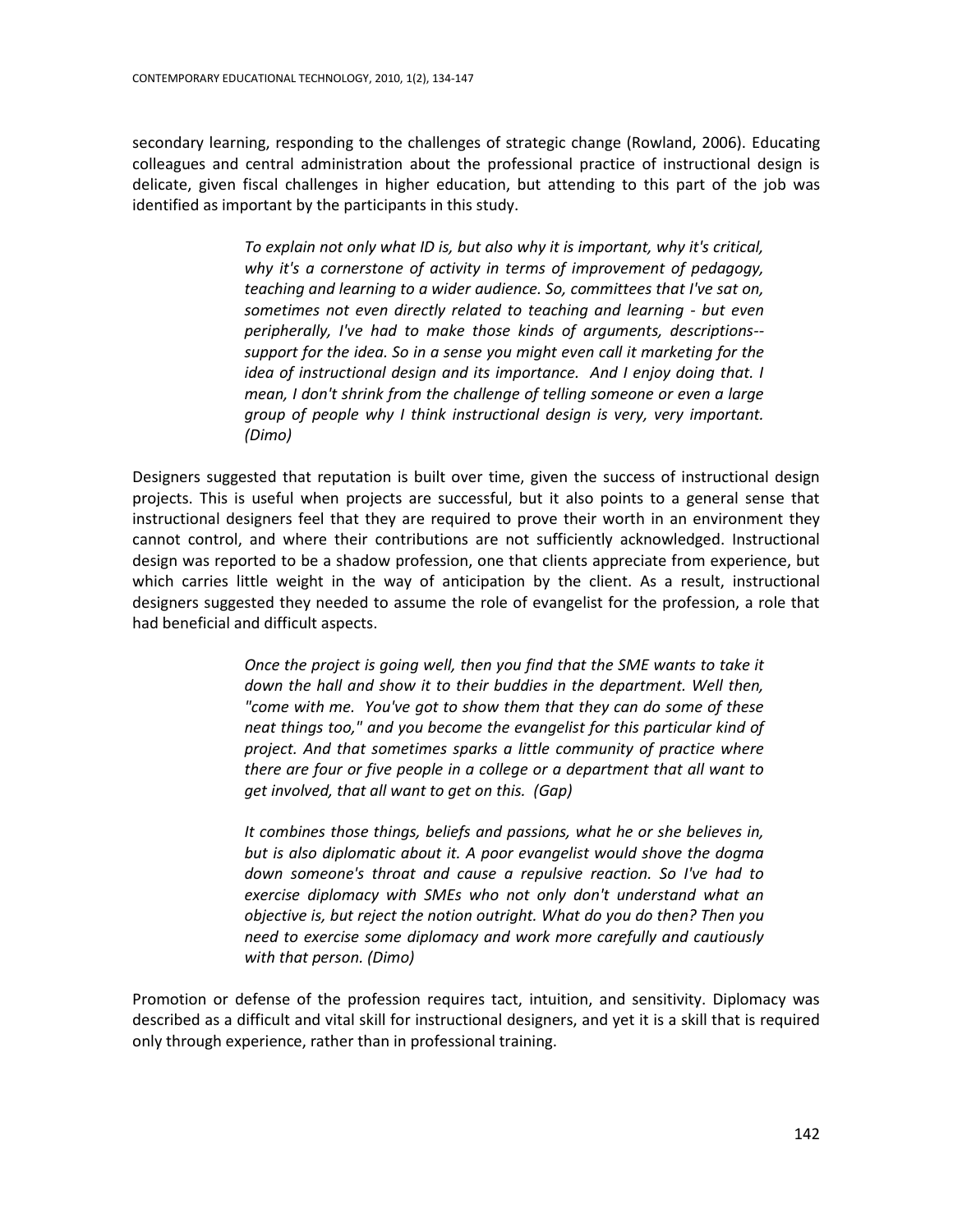*Another role I take on as an ID, that for me, is probably the most difficult that of diplomat. As often as I'm tempted to say what I'm thinking, I'm learning to "couch" things so they smooth egos and keep the peace. SMEs who ignore my requests for content or review, graphic artists who think the world revolves around them, departments who lay off SMEs in the middle of course development and don't answer questions as to how this might affect course development...my tongue has grooves in it! (Shap)*

*I seem to be spending time on is putting out fires around issues of professionalism and old wounds. (Hero)*

As one member or leader of a team the instructional designer must juggle the egos and expectations of administrators, clients, instructors, and even students. Everyone on a project has a vested interest in its success but individuals may also have large investments in content, reputation, or budget. The ability to anticipate conflicts around these issues can be a great asset, and requires the deft touch of a skilled politician.

> *One of the roles I see instructional designers have that is critical on a university campus is the political role, and you've just pointed to it. There is a whole range of political knowledge, political processes that you need to have, and political action you have to take to exercise your instructional design role. But in this institution, if you're not aware of the politics of the various tiers of organizations and sub-institutions, you're dead. (Dimo)*

### **Teaching and Learning Roles**

For some instructional designers, learning about a new topic or area of study is the most interesting part of what they do. Again, IBSTPI (2000) standards address learning, but in this case the standards seem to be confined to professional development and maintenance of currency by instructional designers. In this case, our participants approached teaching and learning issues differently—as opportunities for personal growth and for indoctrinating clients in the language and peculiarities of instructional design. Several of the participants indicated that they are insatiable learners, and they enjoy being permitted to infiltrate other professions and get an intimate glimpse of unfamiliar content. This 'expert for a day' opportunity also challenges instructional designers to reflect on their own philosophies of teaching and learning, to situate their own professional identities in an array of contexts.

> *To some extent, instructional designers have to be incredibly self-aware of their own teaching philosophy and their own biases. Because if you're not aware what you come to the table with, you're not willing to listen to what the instructor wants to bring to the process as well. (Dijan)*

> *I need to be the learner before there are any actual learners. I act as a proxy, as a naïve but interested consumer of the discipline. (Jam)*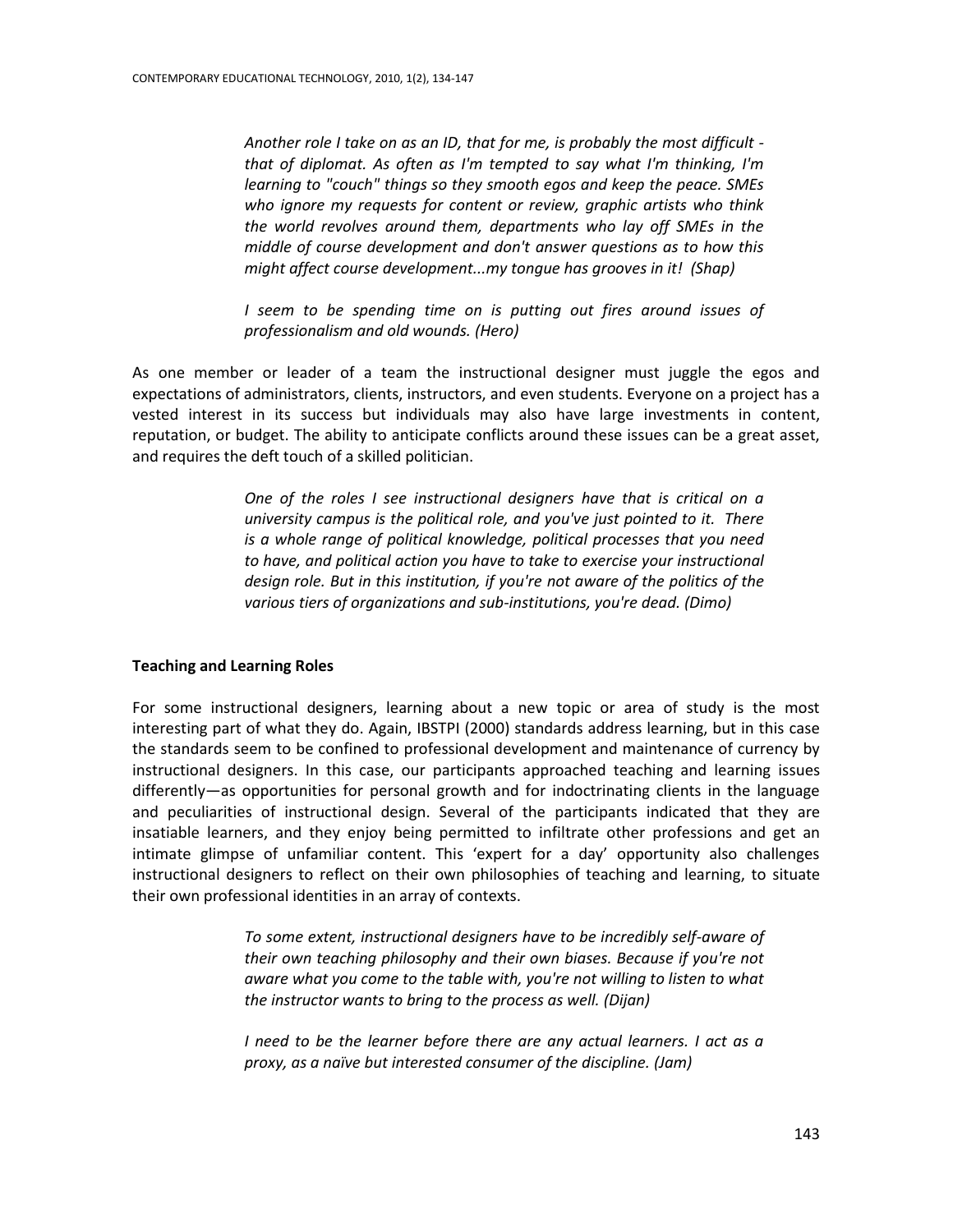The clients with whom instructional designers work often have deep knowledge of their disciplines but little or no training as educators. As a result, instructional designers reported that they spent considerable time and effort acquainting clients with the language and psychology of learning and pedagogy, and sometimes, instructors overlook the rudiments of teaching.

> *I've found that so many of the instructors I've worked with, who are highly renowned instructors in their fields, don't know the language of pedagogy. You start talking about what your pedagogical design strategy is, and they say, "What? How do you spell that? What does that mean? (Gap)*

Despite a general lack of understanding of, and sometimes appreciation for, teaching and learning, instructional designers find themselves in learning cultures that are deeply entrenched in a particular approach to teaching and learning. These are often tenaciously held belief systems, and they differ from one academic discipline to another. The variety of cultures requires the instructional designer to adapt to dramatically different contexts, and to align designs with the prevailing culture of the discipline.

> *The thing is learning these cultures…I'd go from Engineering to Dentistry to Education to Vet Med and I was just shaking my head. What I had to learn, over time, was the culture in the College in the Academy - there is a pedagogical culture that is strong. (Gap)*

> *You have to learn that there's a polyculture here of pedagogy. You've got to have your sensors out, so when it's time to rip off the cognitivist hat and it's time to put on the constructivist hat so that you don't have any personal conflicts happening. (Gap)*

Ultimately, instructional designers draw considerable satisfaction from being change agents (Campbell, Schwier, & Kenny, 2009). They consider themselves responsible for institutional, as well as professional, transformation. Trying to change an entire institution is challenging and frustrating, but instructional designers reported that it is also an important part of their work. They are advocates for promoting good teaching, good learning, and ultimately contributing to the professional development of instructors over an extended period of time.

> *It's fundamentally taking an individual–an instructional designer–throwing them into a lake, and expecting the lake to transform. The lake is the institution, the College, the individuals...all levels. To some extent, you can do instructional design without ever having been thrown in the lake, without ever trying to do any transformation; but the really good stuff, the stuff that gets talked about, the stuff that changes a student's life, the stuff that changes a faculty member's life, happens when you break through those barriers. (Dijan)*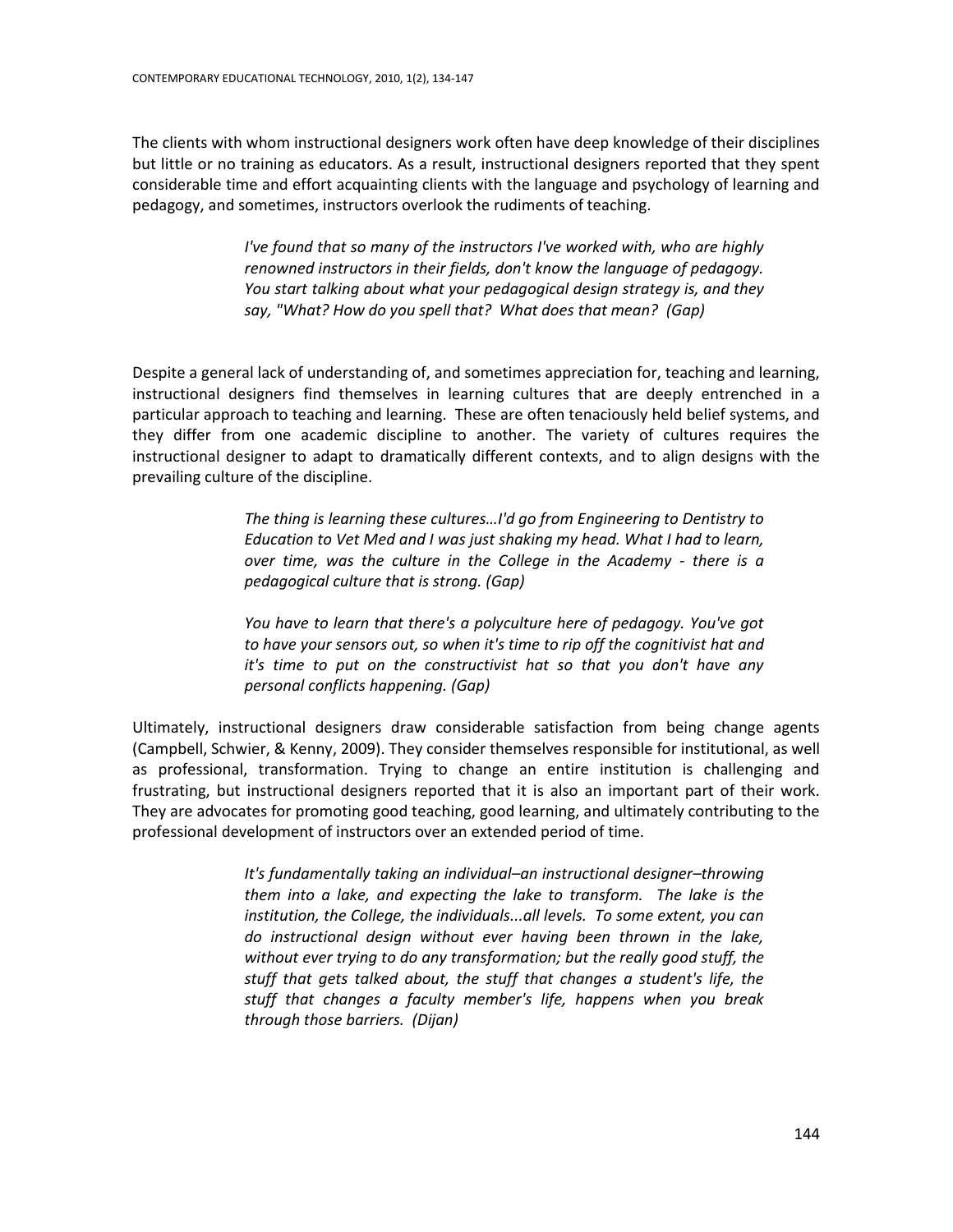#### **Conclusions**

Based on what we heard from the participants in this study, instructional design is not a narrowly defined job, nor a matter of following a process or even inventing a process for completing a complex task. Instructional designers in post-secondary education carry out a wide range of roles, all of which emphasize complex interactions among individuals who are navigating an equally complex institution. Instructional designers are expected to have a wider range of skills and abilities than are typically taught in instructional design programs (Williams vanRooij, 2009).

This investigation reinforced an idea that is not unique to instructional design: professional practitioners face a wide range of demands, and these demands are often outside the boundaries of what we think of as "instructional design". While there is little likelihood that instructional design programs will be able to directly address everything that a new practitioner needs, we suspect that programs that emphasize experiential learning will be successful in introducing instructional designers to authentic problems and contexts, and help new practitioners begin to understand the rich and complex careers they are entering. Graduate programs in instructional design are responding to this challenge and experimenting with novel approaches (Boling, et al., 2009; Correia et al., 2010).

An interesting speculation we drew from this investigation was that practitioners of instructional design might be carrying unrealistically narrow definitions of their roles into their careers. If instructional designers, or any professionals in complex careers for that matter, expect their training to embrace everything they will need to practice ID, then perhaps enlightening them to the vagaries of ID is just as important as any specific content or skill. We were struck by how many of the items identified by participants as "not part of ID" were in fact things we considered as routine dimensions of instructional design, or skills we would expect instructional designers to have, or that were identified in the literature as important issues in instructional design.

This begs several questions. How should the professional education of instructional designers be shaped to meet the demands faced by practitioners? How can programs be shaped to respond to a wider range of demands than can be confined by a curriculum? Should selection processes for instructional design programs include an expanded range of admission criteria? Would more or different people be interested in a career in instructional design if they were aware of the diverse nature of the work?

While these are questions worth pondering, we also suggest that following up on this research can contribute to our understanding of what it means to be an instructional designer. We suggest that it is worthwhile to replicate this work to see whether the categorizations of professional relationship roles, project roles, institutional roles, and teaching and learning roles are robust, and to discover what other categories of activity exist. It is also worth examining these questions in different settings. This study was confined to instructional designers in post-secondary education, and it is possible that different tensions are evident in business and industry, government, or other educational contexts.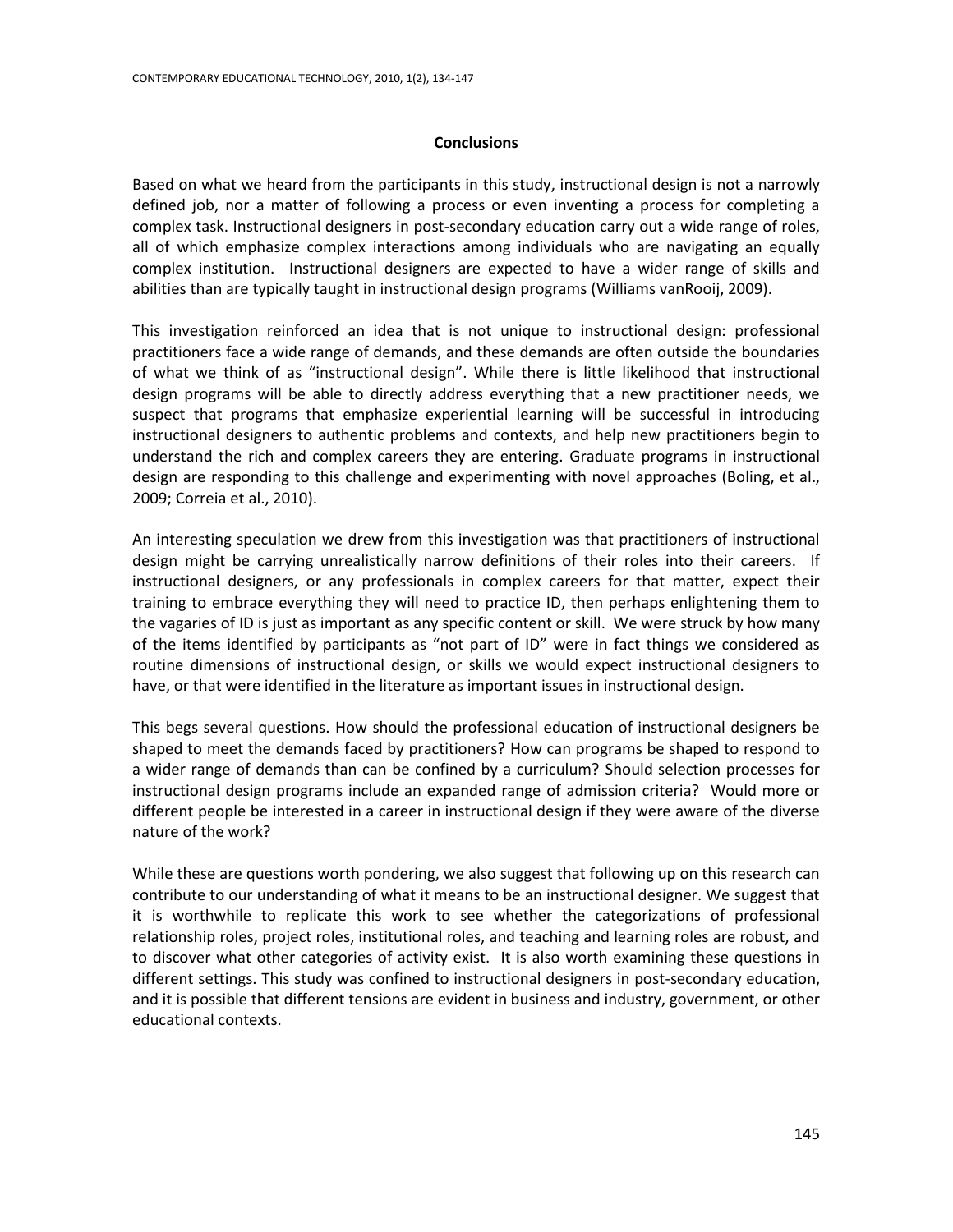#### **References**

- Boling, E., Gibbons, A., Ertmer, P., Schwier, R. Wilson, B., & Wilson, J. (2009, April) *How are designers taught to do what they do? Multiple approaches to masters-level design education*. Special panel and poster sessions American Educational Research Association (AERA) Conference, San Diego, CA.
- Brill, J., Bishop, M., & Walker, A. (2006). The competencies and characteristics required of an effective project manager: a web-based Delphi study. *Educational Technology Research and Development*, 54, 2, 115–140.
- Campbell, K., Schwier, R., & Kenny, R. (2009). The critical, relational practice of instructional design in higher education: An emerging model of change agency. *Educational Technology Research and Development, 57*(5), 645-664.
- Correia, A., Yusop, F., Wilson, J., & Schwier, R. (2010, April). *A comparative case study of approaches to authentic learning in instructional design at two universities*. American Educational Research Association, Denver, Colorado.
- Cox, S. & Osguthorpe, R. (2003, May / June). How do instructional design professionals spend their time? *TechTrends, 47*(3), 45-47, 29.
- Dick, W. ,Carey, L., & Carey, J. (2009). *Systematic design of instruction* (7<sup>th</sup> ed.). Toronto: Allyn & Bacon.
- Dooley, K., Lindner, J., Telg, R., Moore, L., Lundy, L., & Irani, T. (2007). Road map to measuring distance education instructional design competencies. *Quarterly Review of Distance Education, 8*(2), 151-159.
- Gibbons, A. (2003, September / October). What and how do designers design: A theory of design structure. *TechTrends, 47*(5), 22-27.
- Greer, M. (1994). ID project management, Tools and techniques for instructional designers and developers (2<sup>nd</sup> ed.). Englewood Cliffs, NJ: Educational Technology Publications.
- Gustafson, K., & Branch, R. (2002). What is instructional design? In R.A. Reiser, & J.V. Dempsey (Eds.). *Trends and issues in instructional design and technology* (pp. 16-25). Upper Saddle River, NJ: Merrill Prentice Hall.
- IBSTIPI (2000). *Instructional design competencies*. State College, PA: International Board of Standards for Training, Performance and Instruction. Retrieved from http://www.ibstpi.org/downloads/InstructionalDesignCompetencies.pdf and http://www.scribd.com/doc/25348521/IBSTPI-Standards-for-Instructional-Design
- Jonassen, D., Boling, E., Gibbons, A., Parrish, P., & Schwier, R. (2008, November). *Design is not systematic: Alternative perspectives on design*. Annual conference of the Association for Educational Communications and Technology, Orlando, Florida, November 4-8.
- Kenny, R., Zhang Z., Schwier, R., & Campbell, K. (2005). A review of what instructional designers do: Questions answered and questions not asked. *Canadian Journal of Learning and Technology, 31*(1). 9-26.